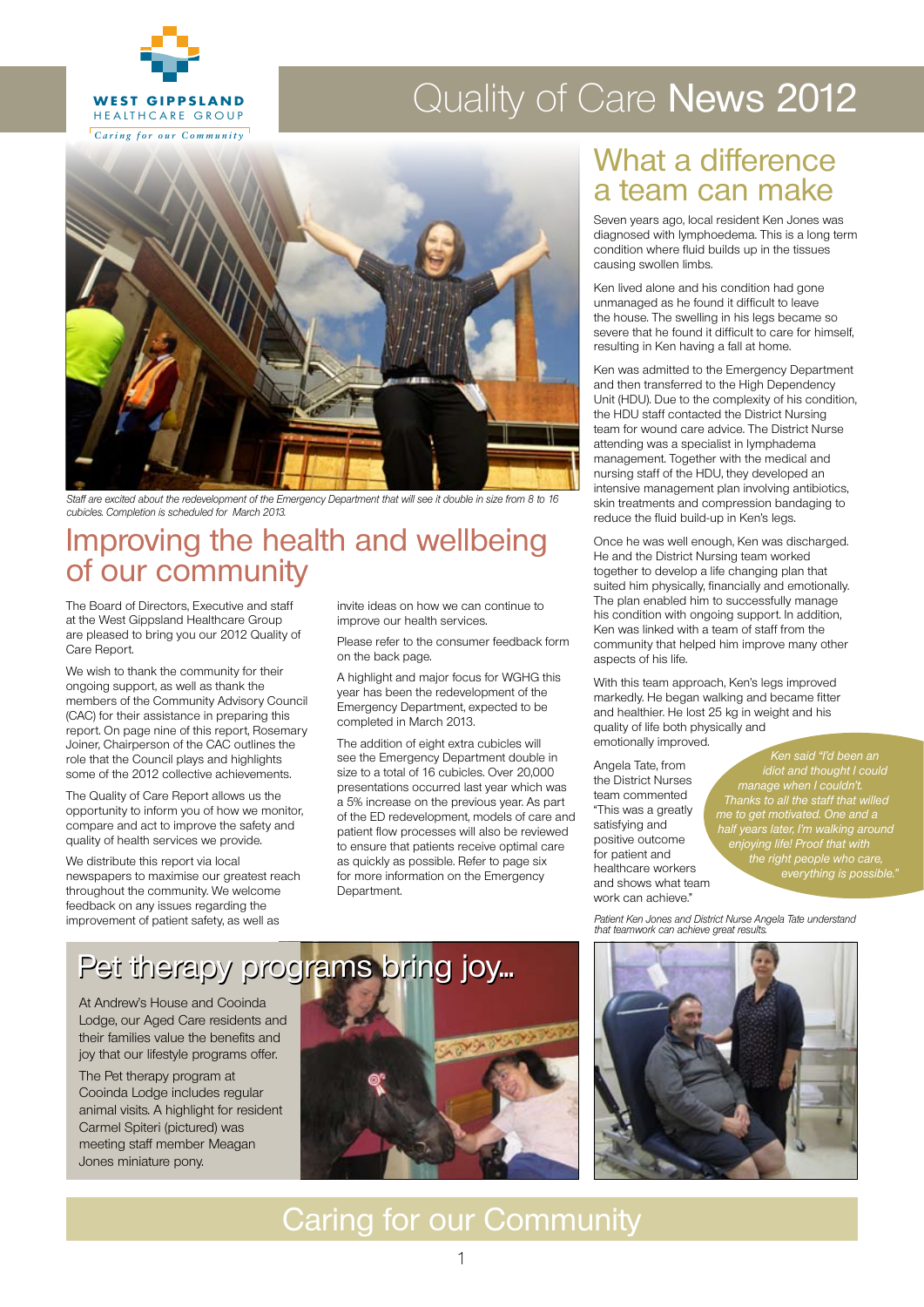# **About your Health Service**



increase

#### **From the CEO…**

Welcome to the 2012 Quality of Care Report. I'm thrilled to be able to provide you with an overview of the past year's highlights and challenges that our Healthcare Group has experienced. With the population of the Baw Baw Shire growing at a faster rate than the State average, the West Gippsland Hospital has had an

a challenge into the future, particularly as the community continues to grow.

In July this year, we introduced a new initiative called the no gap private patient scheme, which is aimed at encouraging patients with private health insurance to use that insurance for the wellbeing and benefit of the hospital. This will greatly assist with providing a revenue stream for our hospital, and will help to relieve pressure on public funding.

We will also implement some new initiatives including the introduction of electronic prescribing for medication on our Wards, and releasing

**VISION** To improve the health and wellbeing of our community.

**MISSION** West Gippsland Healthcare Group is committed to the provision of high quality, integrated health care that meets the changing needs of individuals and our community.

**WE VALUE:** Our Customers; Our Community; Our Staff; Leadership; Improving Performance

effectively managing non patient tasks. I gratefully acknowledge the support and

time for care by more

leadership of our Board of Directors, and the assistance of the Community Advisory Council and tireless efforts of the volunteer community.

The increased patient numbers placed significant pressure on the elective surgery program with 3,209 operations performed, only 124 less than the previous year. Our waiting lists grew with 779 patients on our waiting list as at the end of June this year. This is reflective of the growth in demand for services at the hospital, which will continue to be

extremely demanding year. The Emergency

Department saw continued growth with 20,051 attendances, 953 more than last year, a 5%

We treated a total of 13,211 inpatients, which was 2,153 more inpatients than the previous year, and well above our target of 11,200. Our Obstetrics team was very busy with 881 births (another record breaking year), which was an increase of 61 births versus the previous year.

Finally, our staff are to be congratulated on their continued commitment to delivering high quality health care services. Their enthusiasm, dedication and determination are highly commendable, particularly as we strive to meet the needs of our growing community.

Dan Weeks Chief Executive Officer

#### **What We Do**

#### **Hospital (acute)** Anaesthesia Breast Surgery Community Rehabilitation **Centre** Day Surgery Dental Surgery Diabetes Education Ear Nose and Throat Surgery **Emergency** Endoscopy General Medicine General Practice General Surgery Haemodialysis High Dependency **Midwifery** Neurology Obstetrics/Gynaecology **Oncology Ophthalmology** Orthopaedic Surgery Paediatrics Paediatric Surgery

Plastic Surgery Post Acute Care Pre-admission Rheumatology Stomal Therapy Urology and Urodynamics

#### **Sub-acute**

Cognitive Dementia and Memory Service (CDAMS) **Continence** Geriatric Evaluation and Management (GEM) Hospital Admission Risk Program (HARP) Interim Care Palliative Care

#### **Aged Care**

Aged Care Assessment Andrews House Aged Care Facility Cooinda Lodge Aged Care Facility Home & Community Care

Services Respite Care

#### **Community Health Services**

Aboriginal Liaison Adolescent Health Asthma Education Victorian Bushfire Community Support Service Counselling Diabetes Education Emergency Relief Falls Prevention Family Counselling Health Education/Promotion Rural Allied Health Service Self Help and Support Group Facilitation Women's and Men's Health Youth Services

#### **Allied Health**

Cardiac Rehabilitation Chronic Obstructive Airways

Disease (COAD) Program **Diabetes** Nutrition and Dietetics Occupational Therapy **Pharmacy** Physiotherapy **Podiatry** Social Work Speech Pathology

#### **Home Nursing Service**

District Nursing Service Hospital in the Home Palliative Care Nursing/ Volunteers

#### **Support Services**

Administration Engineering Environmental Services Finance Food Services Health Information Infection Control Information Technology Library Occupational Health and Safety Payroll Public Relations Quality & Customer Service Staff Development Supply

#### **Business Units**

Consulting Suites Meals on Wheels Salary Packaging Warragul Linen Service

#### **Diagnostic Services**

(Contract Services) BreastScreen Endoscopy Lung Function Testing Medical Imaging Pathology Stress Electro Cardiographs Stress Echo Cardiographs

#### **Our Service Area…**  Who we care for

West Gippsland Healthcare Group (WGHG) is a customer focused health organisation providing acute care, residential care and community health services to 45,000 people in the rural, urban residential, agricultural and industrial areas located within the Baw Baw Shire and beyond.

#### Last year we:

- Employed a total of 1,217 staff
- Treated 13,212 hospital patients
- • Provided 76,077 outpatient and community occasions of service Cared for 141 aged care residents

While most people in the Shire speak English, 5.3% of our population is from multi-cultural and non-English speaking backgrounds. In addition to this 1.5% of our population is Aboriginal.

### We Value our Customers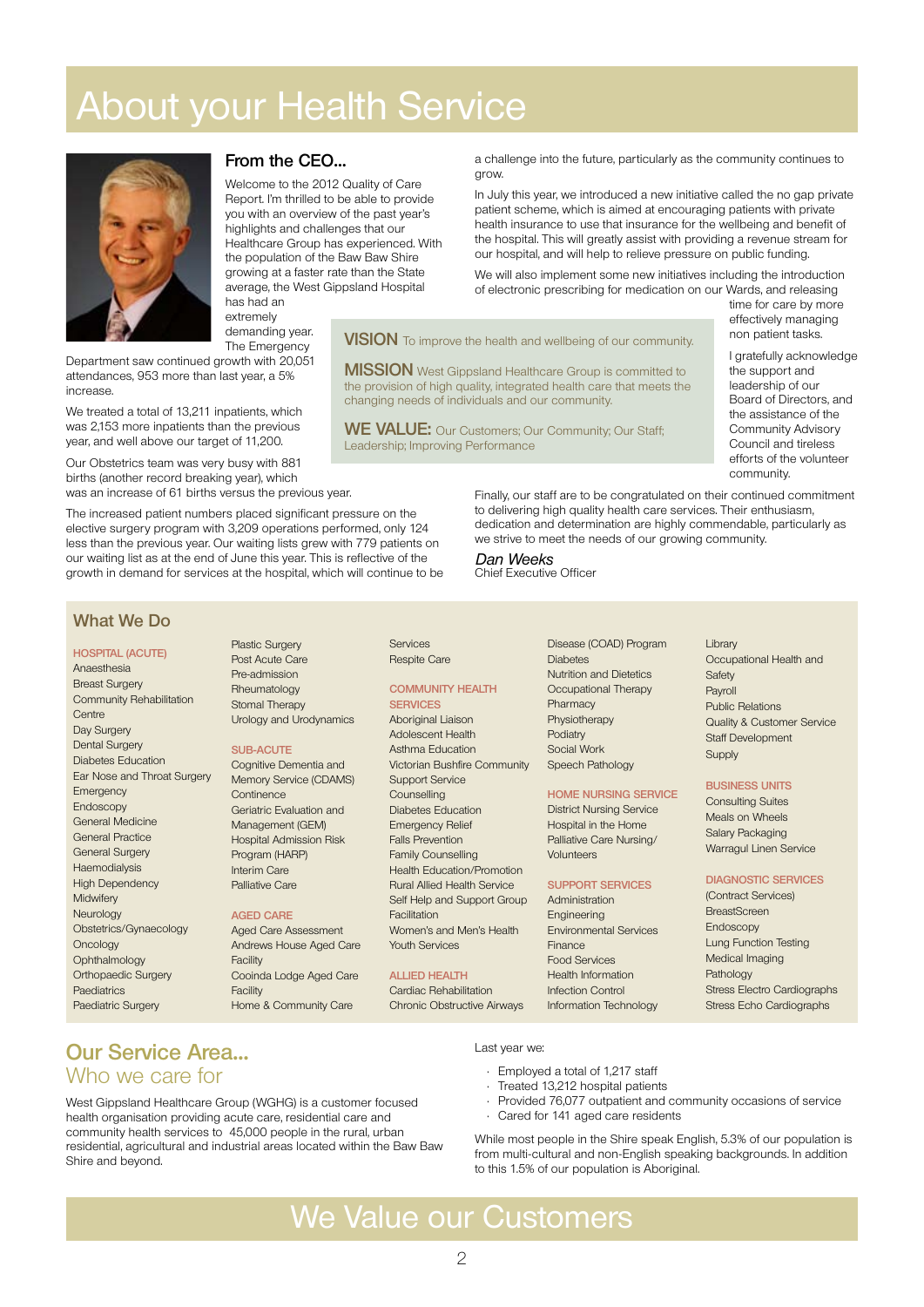# Patient Safety - Infection Control



### Hand Hygiene

Clean hands are the key to preventing the spread of 'bugs' and reducing infections. Our Healthcare Group has stringent hand hygiene practices in place and actively promotes the importance of hand hygiene by:

- Supplementing hand washing with special alcohol based hand rub solutions
- Educating our staff in using the international best practice model of 'five moments for hand hygiene'
- Regularly checking staff compliance by completing ongoing observational audits



The Department of Health's minimum for Hand Hygiene compliance is 70%. Overall results show WGHG compliance at 78% for Medical Wards and 83% for our Surgical Ward. Regular udit results are shared with staff in order to develop ongoing improvement strategies

## Cleaning Standards

A clean environment, clean equipment and best clinical practice are highly important to the control of infection. A clean hospital is important to reduce the risk of people developing infections. Our Infection Control Team ensures work surfaces, work environments and new equipment are easy to maintain and clean. We conduct monthly internal audits and Department approved auditors conduct regular external cleaning audits.

The Rural Infection Control Group (RICPAC) audit tool highlighted the need to adopt a consistent cleaning program for all drapes and isolation rooms. This resulted in the purchase of new specialised steam cleaning equipment which has delivered excellent results.



WGHG has a strong track record of consistently achieving high scores in cleaning standards. The Department approved auditors conduct annual audits, with a required minimum target of 85%. For the past eight years, WGHG has achieved above 92% demonstrating focus and commitment to infection control and cleaning standards

Over 20,000 Presentations through the Emergency Department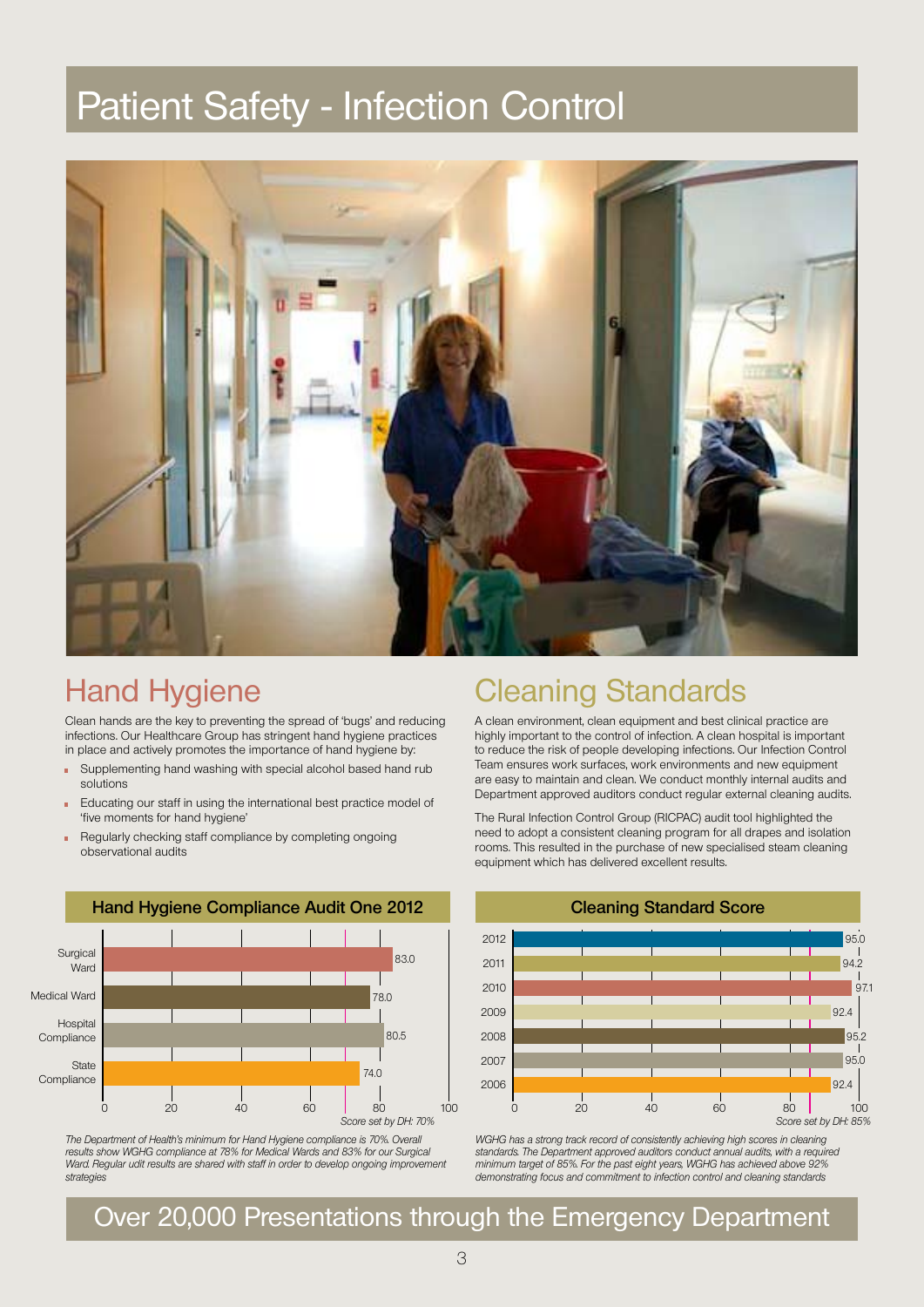# Patient Safety

## Medication Management

We administer large arrays of medications by a variety of different methods, which can at times make medication management a high risk area. This is why we take it very seriously.

Numerous aspects of medication management are monitored and include:

- Regular reviews of policies, procedures and protocols that help guide and assist our staff
- Education programs which are conducted at orientation and at regular intervals throughout the year
- Reviewing the competency of nursing staff to correctly calculate medication doses
- Conducting numerous audits to ensure staff comply with policies
- Actively encouraging staff to report and discuss medication errors
- Analysing errors to identify why they occur
- Checking medication management processes against national standards to ensure compliance.



#### **Pressure Ulcer Stages**

**STAGE 1** Redness with intact skin

- **STAGE 2** Abrasion, blister or shallow crater on the skin surface.
- **STAGE 3** Deep crater on the skin surface
- **STAGE 4** Full thickness skin loss and muscle or bone damage



**Number of Hospital Acquired Pressure Injuries**

Whilst there has been an increase of four pressure injuries from the previous year, the injuries were Stage 1 or 2 (redness or abrasion).

## Blood Safety

Each year many blood and blood product transfusions occur in the care of acutely ill patients. These blood and blood products are a vital resource to patient care and there are many safety aspects to the procedure for giving transfusions. WGHG has a comprehensive blood safety program which is monitored by the multidisciplinary Blood Transfusion Committee.

The blood safety program includes the following:

- Best practice policies and procedures are in place to safely and appropriately store, order and administer blood and blood products
- Staff are trained in blood storage, transportation, transfusion administration procedures and techniques
- Patients and their families are provided with current information about blood transfusions
- Medical records are periodically audited to check that all appropriate steps are documented

• Where patients have reactions, such as a fever or other symptoms, the reactions are

investigated and reported to the Blood Transfusion Committee for review

- Where there are significant reactions to blood transfusions, these are reported to the state-wide Serious Transfusion Incident Reporting (STIR) system at the Department of Health
- Each request for a transfusion is audited to ensure there is appropriate documentation and there is no resource wasted



## Pressure injuries

Pressure injuries are caused when tissue over bony parts of the body is starved of blood due to pressure or friction. The injuries can range from a reddened area to deep sores that affect the underlying tissues. The sick and elderly are very vulnerable and pressure injuries can begin to occur very quickly.

All patients and aged care residents are assessed for the risk of developing a pressure injury and the need to implement pressure relieving strategies as part of their care plan.

As part of our Patient Safety Program, all pressure injuries are reported on our Incident Reporting System, including those pressure injuries that people come in with and those that are sustained whilst in hospital or aged care facility.

We monitor the effectiveness of our Patient Safety Program through regular spot audits, to check that the pressure risk assessments have been completed and interventions to reduce the risk of pressure areas developing have been implemented in a timely manner.

## We Value our Community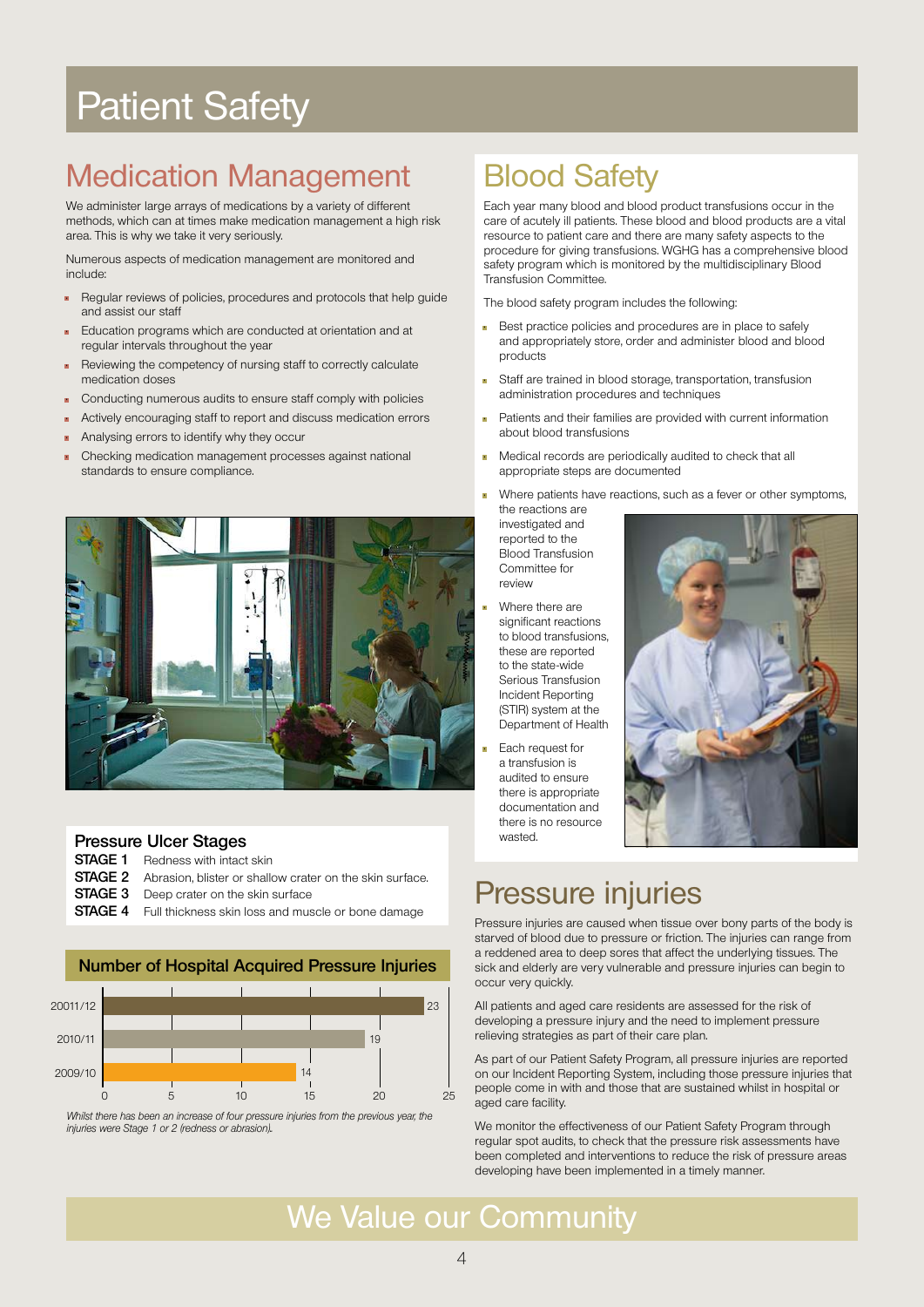# Patient Safety

## Aged Care Quality indicators

Andrews House and Cooinda Lodge monitor a range of clinical safety and quality indicators which measure and alert us to potential problems and opportunities for improvement in patient care.

| <b>RESULTS APRIL TO JUNE 2011</b>                                                                                                                                                                                                                                                                                                                             | <b>ANDREWS</b><br><b>HOUSE</b>                                                          |  | <b>COOINDA</b><br>LODGE                  |                                             |  |  |
|---------------------------------------------------------------------------------------------------------------------------------------------------------------------------------------------------------------------------------------------------------------------------------------------------------------------------------------------------------------|-----------------------------------------------------------------------------------------|--|------------------------------------------|---------------------------------------------|--|--|
|                                                                                                                                                                                                                                                                                                                                                               | $(51$ beds)                                                                             |  | $(60$ beds)                              |                                             |  |  |
| <b>Incidence of Pressure Injuries</b>                                                                                                                                                                                                                                                                                                                         |                                                                                         |  |                                          |                                             |  |  |
| (See definitions on pressure ulcers stages<br>on previous page)                                                                                                                                                                                                                                                                                               | Stage 1<br>0<br>$\overline{2}$<br>Stage 2<br>Stage 3<br>$\Omega$<br>Stage 4<br>$\Omega$ |  | Stage 1<br>Stage 2<br>Stage 3<br>Stage 4 | 4<br>$\overline{4}$<br>$\Omega$<br>$\Omega$ |  |  |
| Incidence of use of restraint                                                                                                                                                                                                                                                                                                                                 |                                                                                         |  |                                          |                                             |  |  |
| Restraints intentionally restrict a<br>Resident's movement<br>or behaviour and include things such<br>as table tops and chairs that are<br>difficult to get out of.<br>Minimal level of restraint is<br>used to ensure safety of the Resident.<br>It is only used as a last resort and when<br>the potential benefits are greater<br>than the potential harm. | O                                                                                       |  | 3                                        |                                             |  |  |
| Incidence of Multiple medication use                                                                                                                                                                                                                                                                                                                          |                                                                                         |  |                                          |                                             |  |  |
| Where nine or more medications are<br>being taken by a Resident it is a flag<br>to review the medications.                                                                                                                                                                                                                                                    | $\overline{7}$                                                                          |  | 23                                       |                                             |  |  |
| Incidence of unplanned weight loss over 3 kg                                                                                                                                                                                                                                                                                                                  |                                                                                         |  |                                          |                                             |  |  |
| This is used as a flag to investigate<br>the reason for weight loss and<br>implement corrective actions if required.                                                                                                                                                                                                                                          | $\overline{4}$<br>$\bigcap$                                                             |  |                                          |                                             |  |  |

## Falls Prevention

The Falls Prevention program is in its sixth year of operation. The program aims to prevent falls and minimise the injuries caused to hospital patients, aged care residents and clients in community based settings. The program is based on the best practice model developed by the Victorian Quality Council.



The number of falls in Aged Care resulting in minor and major harm have slightly reduced in 2011/12.

The basic program has five steps:

- 1. Risk screening 4. Process to manage a fall if it occurs
- 2. Risk assessment 5. Process to reassess and modify care
- 3. Care plan to reduce risks

The program is ongoing and regular evaluations and audits monitor staff compliance to screening and assessment steps. Preventive strategies remain the major focus, along with building up personal physical strength. Research had shown that without exercise people resting in a hospital bed can within days lose significant muscle strength, making them more susceptible to falling.

We have established Allied Health Assistance to staff members to provide functional maintenance programs in the Medical and Surgical Wards.

A prevention program is available for the care of people after discharge and is a staged model of care aimed at independence. The Community Services Physiotherapists provide a 14 week 'Make a Move' program in a community based setting for patients requiring additional assistance. People are then encouraged to continue to exercise independently.

Additional programs available for referral include:

- Strength and balance
- Community rehabilitation

Strength and conditioning

Additional fall prevention and injury minimisation strategies include:

- Lowering beds so they are closer to the floor
- Where possible, placing patient beds closer to the nurses desk for better observation
- Regularly checking on a patient's needs
- Using alarms to alert staff when patients are getting out of bed without assistance
- Using yellow arm bands to alert staff of someone at high risk of falling
- Applying hip protectors
- Ensuring items are close at hand and within easy reach
- Reviewing medications
- Referring patients to dieticians, podiatrists and eye specialists
- Encouraging exercise
- Auditing staff skills in patient screening and assessment
- Reporting falls to capture occurrences and contributing factors for analysis and understanding.



While the total number of falls reported this year has slightly increased, the number causing minor and major harm have reduced.

We Value our Staff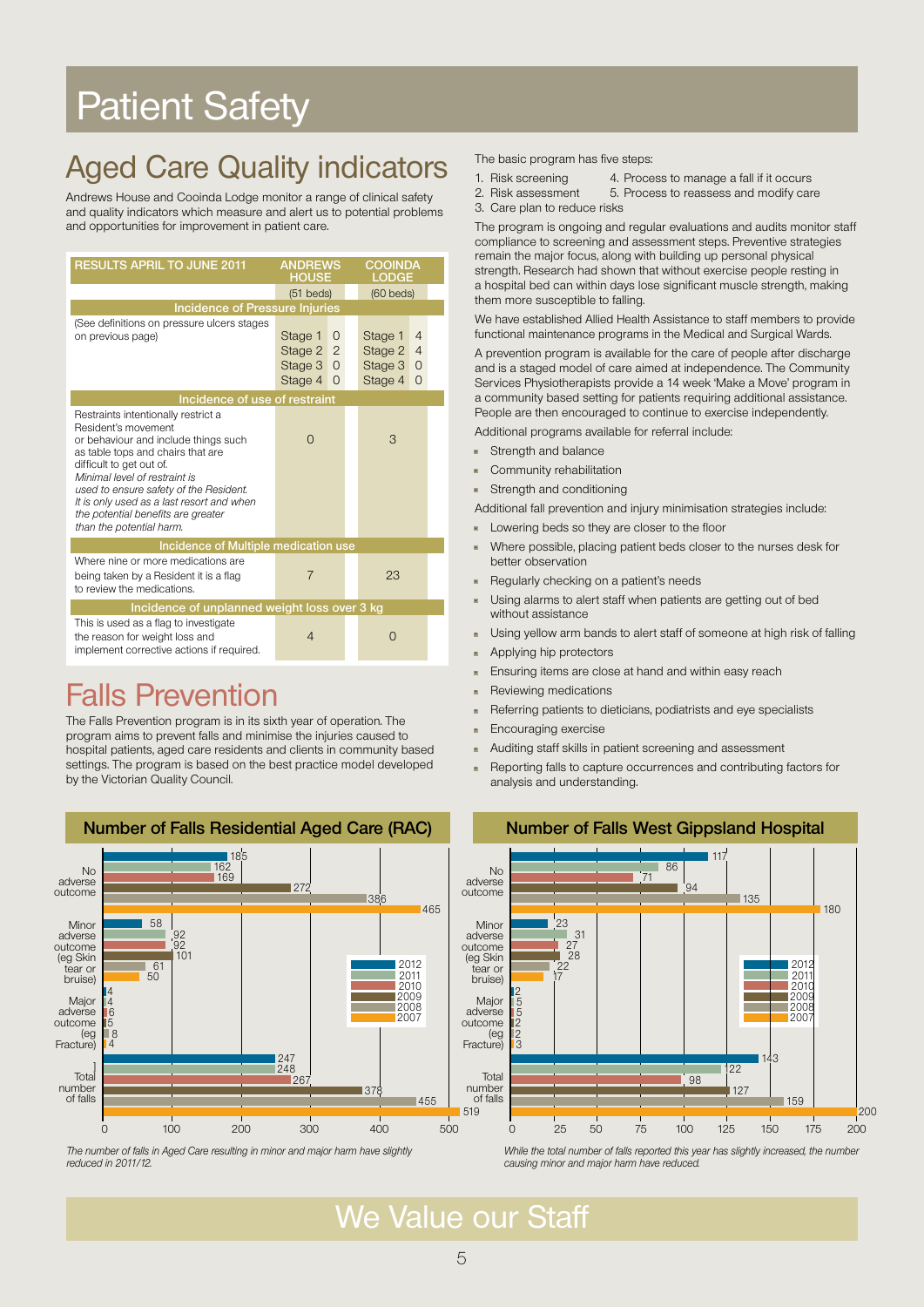# Managing Demand

## The Emergency Department Elective surgery

Demand for our services continues to increase, with a significant number of people attending the Emergency Department (ED). The number of people increased by 5% with 953 more presentations. This increase within the confines of the ED environment is one of the reasons we failed to meet our waiting time targets set by the Department of Health.

This year 106 patients extended their length of stay for more than 24 hours in ED. This was not only undesirable for patients but also reduced the capacity of the ED to see new patients and further compounded the demand on inpatient beds.

There were times when the ED became critically overloaded and during these times, a response plan was initiated. While the hospital did not go on ambulance by-pass, at times the ambulance service was notified so that it could make appropriate choices regarding which hospital patients should be taken to. Particularly those from outside the Baw Baw Shire. Other strategies introduced included bringing in additional medical and nursing staff, reviewing the elective surgical operating list and reviewing patients who were scheduled for discharge within 24 hours.

During this response the department is monitored half hourly until the situation improves. Response was triggered 20 times during the year, (the same as last year) and 18 times in 2009/10.



### Redesigning Care more time with patients

'Releasing Time to Care' was launched earlier this year, with its main focus being to improve the valuable time carers spend with patients and aged care residents.

It involves a modular improvement series that was rolled out to eight departments across WGHG.

Fifty three staff attended a two day workshop run by the National Health Service (NHS) Institute for Innovation and Improvement.

The Direct Care Time programs that staff attended saw them review current systems and processes, in order to free up and increase time they spend at the bedside with patients.

Direct Care Time has four key areas:

- Safety and reliability of care Staff wellbeing
	- Patient experience Filiciency of service

Redesigning Care continues to facilitate staff in all areas to challenge and creatively think about the way we provide care to ensure it's the best for our patients and our community. We aim to work smarter not harder and grow our continuous improvement culture.

Managing the increased demand for elective surgery within funding constraints continued to present challenges. The number of elective surgery cases completed from the waiting list was 2,217. The number of people added to the wait list was 2,667 and as a result, our elective surgery waiting list grew from 610 last year to 836 this year. 100% of Category 1 patients (the most urgent) were operated on within 30 days.







## Record Number of Births Reached 881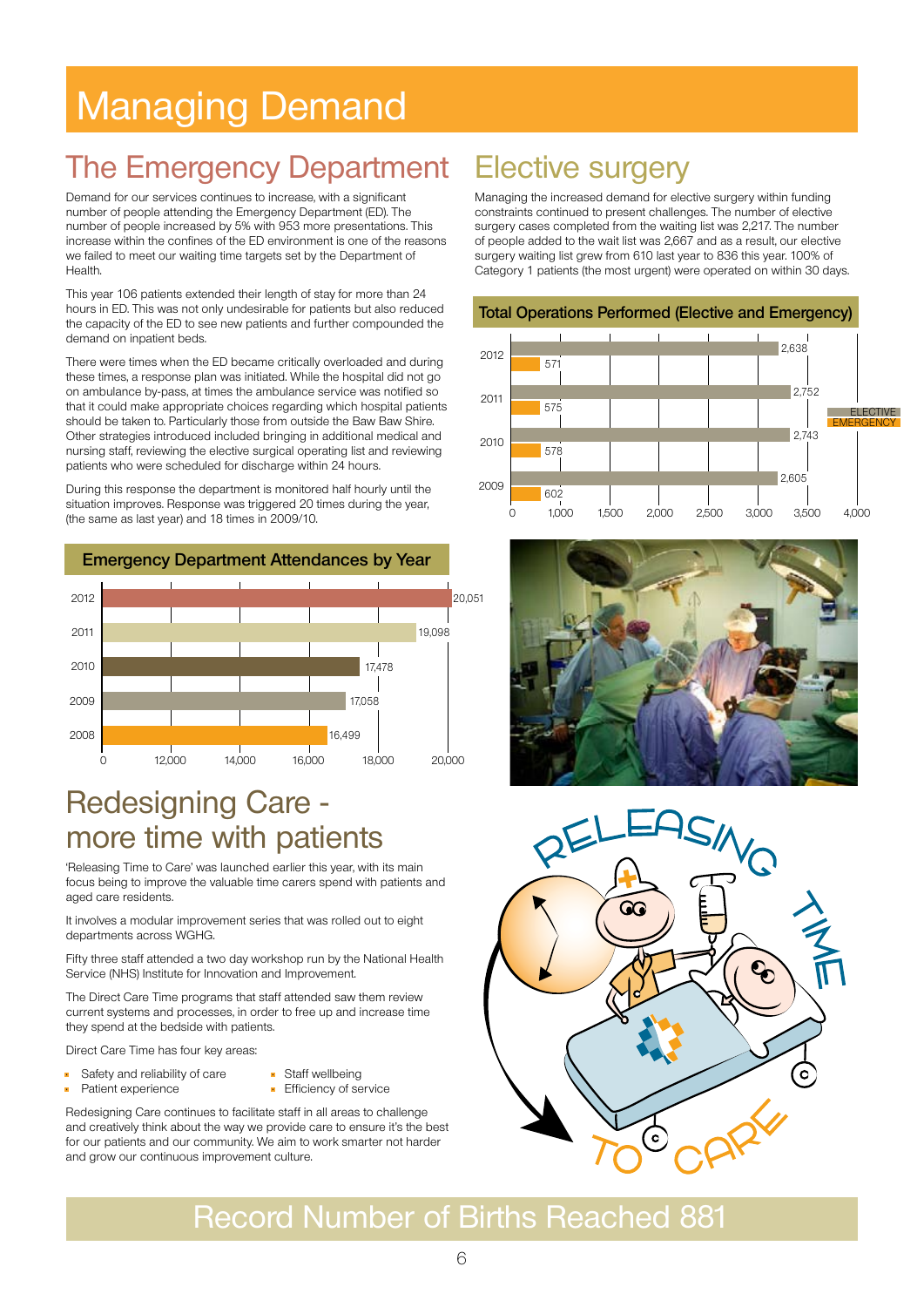# Clinical Governance

Clinical governance is an accountability framework to ensure the clinical risk management systems and processes are in place to continually improve the safety and quality of care.

WGHG's program of clinical risk management and governance is based on the Department of Health Clinical Governance Guidelines and involves: ement and governance is based<br>vernance Guidelines and involves:

- **•** Ensuring an effective and safe workforce
- Monitoring the effectiveness of care
- Managing clinical risks

**•** Involving consumers in their own care

- Elements of the program include:
- Elements of the program include:<br>• A commitment by the Board and executive to a "safety first" environment
- Ensuring staff have the correct qualifications, registrations, experience and credentials to undertake the tasks they are employed to perform ications, registrations,<br>take the tasks they are emplo
- Staffing departments with people who have the appropriate mix of skills and experience
- Providing staff with educational support that includes supervision of junior staff and ongoing education and testing of mandatory competencies to keep staff up to date with best practice
- The organisation participating in projects to implement best practice
- Involving staff in planning and redesigning systems and processes that improve the way we do things
- Involving patients and family in their care
- Monitoring a large number of audits and clinical indicators that measure our clinical performance

## Clinical Incidents

| 2011-12      | 1470 | Falls 30 % | Medication and IV related 15%  |   |
|--------------|------|------------|--------------------------------|---|
| 2010-11      | 1602 | Falls 26 % | Medication and IV related 12%  |   |
| 2009-10      | 1570 | Falls 27 % | Medication and IV related 13%  |   |
| 2008-09 1378 |      | Falls 37 % | Medication and IV related 22%  |   |
| 2007-08      | 1502 | Falls 45 % | Medication and IV related 13 % |   |
| 2006-07      | 1730 | Falls 42 % | Medication and IV related 15%  | t |

The table above shows the number of clinical incidents reported, some of the most common types of clinical incidents and their prevalence over time. The market support and their prevalence over time.

### Education and learning is the key

This year we increased focus on delivering education by better utilising the overlap of staff shifts.

This resulted in a significant increase in the number of staff taking up education opportunities. 436 of the 576 in-service sessions for nursing staff occurred during this time.

Each year staff are required to complete mandatory competencies related to their work. This year there was a significant increase in the number of staff completing these requirements. 2,863 competencies were successfully completed by 378 staff. Mandatory competencies include Basic life support, hand hygiene, manual handling, medication administration, fire safety and neonatal resuscitation for midwives.

The number of Diploma of Nursing and Registered Nurse students undertaking clinical placement at WGHG increased with 288 nurses attending for a total of 3,763 student days. In addition to this, 90 medical students undertook clinical experience with midwifery, paramedic and personal care attendant students also hosted throughout the organisation.

- Encouraging staff to report clinical risks and incidents, to learn from them and prevent them from occurring again
- Investigating incidents, identifying underlying causes and implementing strategies to reduce risks
- Where possible, utilising technology to design out or minimise errors
- Having in place and constantly revising programs to manage known clinical risks (such as Infection Control risks) ■ Traving in place<br>clinical risks (su<br>■ Regularly review
	- Regularly review policies, procedures, guidelines and protocols to ensure they reflect current best practice
	- A range of clinical committees that provides expertise and direction to improve care delivery
	- Holding regular meetings of the Clinical Risk and Evaluation (CARE) Committee to discuss clinical incidents, complaints and issues. Risks identified are then directed to the most appropriate committee or persons for action. Strategies aimed at risk prevention are identified, implemented and reported to the monthly Clinical Quality Committee.

One of the keys to a good clinical risk management program is a healthy culture of reporting incidents or issues so lessons can be learned. It is difficult to ensure every incident is reported so WGHG actively encourages and supports reporting through education and feedback to managers.

Where a serious incident occurs the CARE committee recommends a higher level of investigation is carried out, such as an in-depth review or root cause analysis. During these processes every detail of the incident and events leading up to the incident are analysed to identify causes. umber of audits and clinical indicators that The team then develops recommendations to prevent similar incidents occurring in future. The Drouin Bank (Bendigo Bank) in providing between  $\alpha$  decompositions and  $\alpha$ 

### New technology and equipment improves safety alls 26 % Medication and IV related 12% **and Quality of care** Laparoscopic Tower for our Operating Theatre.

A five year sponsorship arrangement with the Drouin & District Medication and IV related 13 %<br>
Medication and IV related 13 % Community Bank provided the opportunity for the Operating Theatre to lease the latest Laparoscopic Equipment. This equipment will be used by all types of surgical specialties. The equipment is the latest technology allowing for advances in surgical technique and clearer pictures during surgery. Clear,

sharp high definition pictures allow for a perfect view of veins, arteries and nerves and improved depth of view when performing surgery which increases the capacity of the surgeon to perform the operation safely and quickly. Types of surgery undertaken using laparoscope include: Orthopaedic, General, Gynaecology, Ear, nose and throat; and Urology.

Funding from the Department of Health allowed for new smart technology intravenous pumps to be purchased. The pumps contain built in safety programs and an electronic prescribing system that can be programmed with a computerized 'drug library' to provide the safe delivery of a range of intravenous medication. The introduction of these pumps is planned for 2012-13.



## Over 3,300 Operations were Performed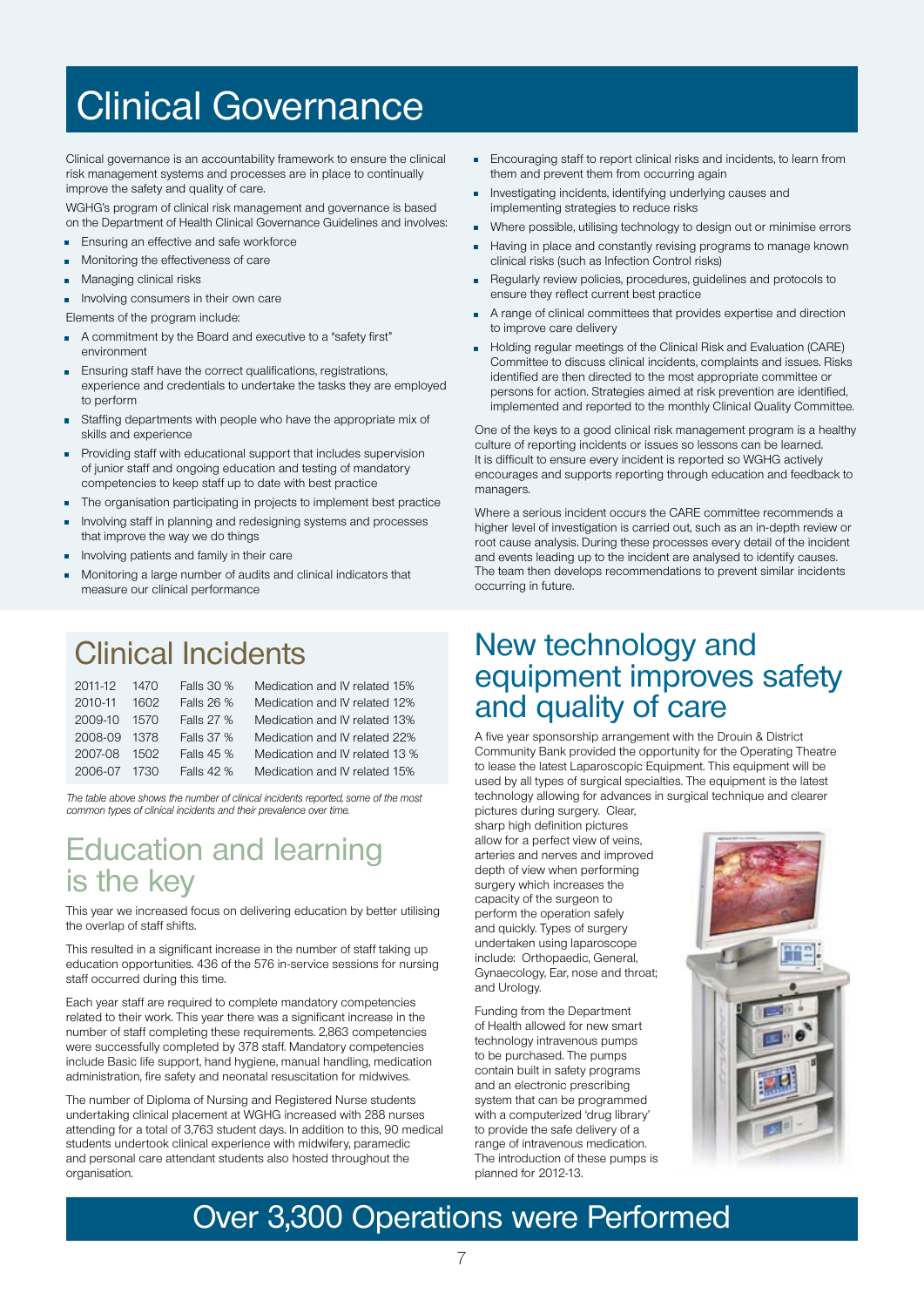# Reaching Everyone

## Closing the gap

Under the Improving Care for Aboriginal Program, WGHG has achieved significant outcomes over the past year. Relationships continue to strengthen through close links with local Aboriginal Elders and the local Ramahyuck Aboriginal Health Service, along with two aboriginal members being part of the organisations Community Advisory Council.

WGHG staff are provided relevant cultural information by the AHCO at orientation and staff have undertaken Building Aboriginal Cultural Competence training.

Sadly, last year our Aboriginal Health Liaison Officer Dot Mullet passed away after nearly 26 years in the role. She was a highly valued member of staff assisting with patient cultural needs, supporting discharge planning for Aboriginal patients and contributing enormously to the development of programs and services for the local Aboriginal community.





Participants in the Mentoring Program L-R Sonia Dow, Tamani Hoskins, Emily Harrison, Troy Jennings, Jacey Moffatt, Heather Hood.

'The time me and my children spent with my extended family has been so special. I feel so much more connected to my culture than what I have felt in a long time - thanks so much'.

-Drouin Community Member



#### **1. Look Ya Best**

A program for young aboriginal girls conducted in the primary school focussing on self esteem, and healthy relationships.

#### **2. Drumbeat**

A social connectedness program delivered to boys at a local school using drums to build social skills.

#### **3. Family holiday program**

Aboriginal people view health holistically. To them it includes social, physical, mental, spiritual, cultural, relationship aspects and connection to country.

A 12 day program was conducted during the holidays aimed to deliver a program that met the needs of the local community.

Program objectives included:

- Demonstrating healthy eating, physical activity and healthy lifestyles
- Creating supportive environments that build resilience, confidence, self-esteem and social connectedness within the community

Highlights of the program were:

- Visits to local culturally significant sites
- A sports day featuring indigenous games
- A family swimming day
- Art and craft activities
- A bush tucker walk with native food tasting
- **Fishing**
- An overnight tour to Lake Tyers Trust Mission

Each event had an underlying focus on healthy eating and physical activity. The program was so popular with both children and adults that attendances increased as the program progressed. There was a significant improvement noted in health related behaviours including the enjoyment of trying new healthy foods.

Some results included:

- 83% developed new skills such as fishing, drumming, talking to new people and playing new sports
- 86% learnt more about their culture and everyone who visited Lake Tyers Trust felt more connected to their traditional culture and ancestors
- 86% felt more connected to their local community

#### **4. Family Drumbeat**

An afternoon with dietician on healthy cooking.

#### **5. Mentoring Program**

Six local aboriginal members of the community commence a work place pre traineeship placement program within WGHG aimed at improving chances of long term employment..

## We Value Leadership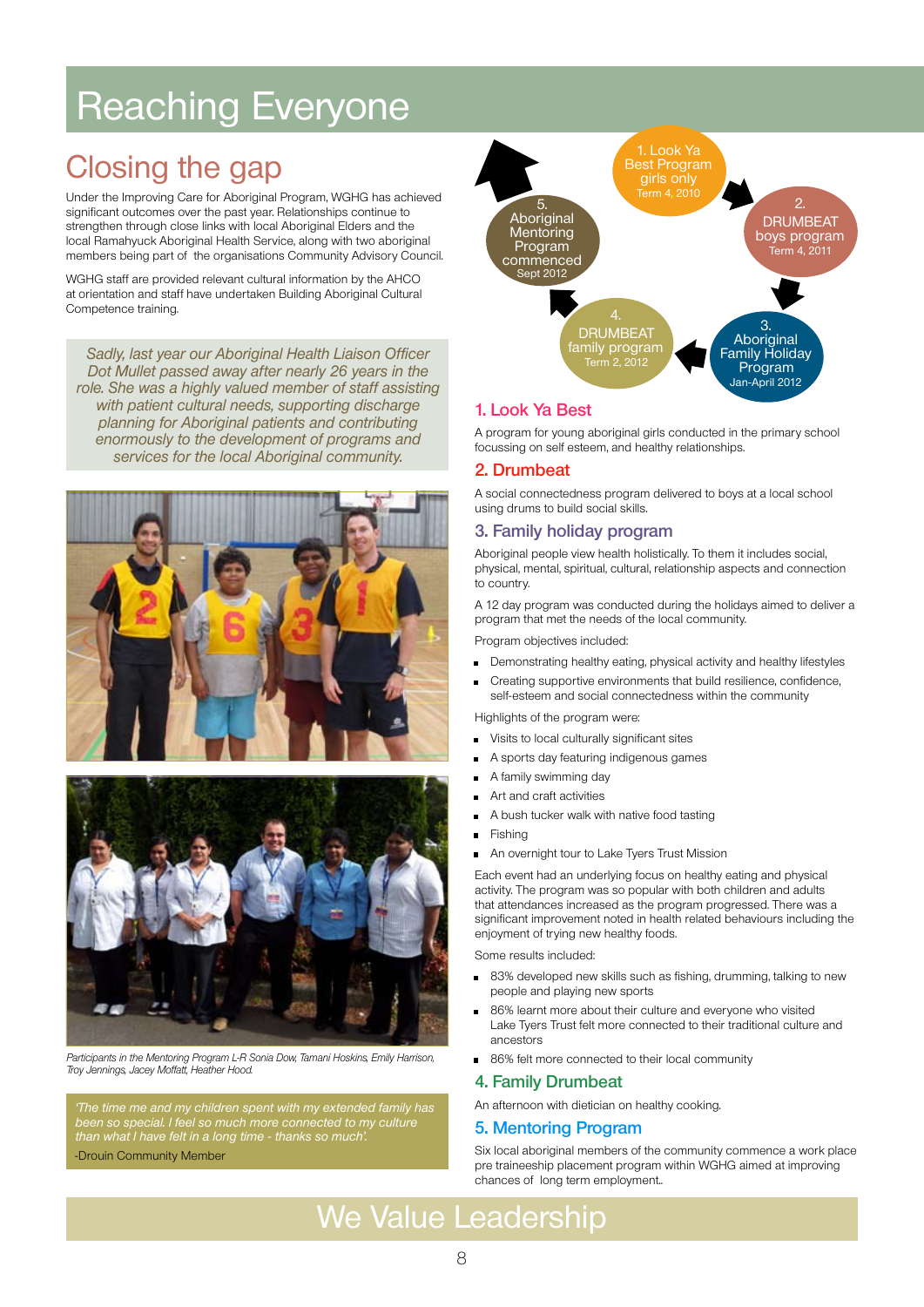# Reaching Everyone

### Responding to cultural needs

WGHG has a whole of health service approach to responding to cultural needs.

A Cultural responsiveness plan addresses the six standards of the Department of Health Cultural responsiveness framework. It is reviewed annually by the Community Advisory Council. The Community Advisory Council is a sub Committee of the Board of Directors and is involved in strategic and annual planning. It has established links with the Gippsland Multicultural Service which is used annually to advise on the development and review of the organisation's cultural diversity framework.

As less than 5.3% of our patient population come from Culturally and Linguistically Diverse backgrounds (CALD), West Gippsland Healthcare Group does not have dedicated cultural staff. Using the Cultural Diversity policy, Interpreter policy and resource kit, staff are provided guidance on how to access resources, interpreter services and translated written health material as they are required.

Clinical assessment tools include cultural considerations so staff can plan patient, resident or client needs.



- 
- 
- 3. Learn more about your condition or treatments
- 4. Keep a list of all the medicines you are taking
- 5. Make sure you understand the medicines you are taking
- 
- Talk about your options if you need to go into hospital
- 8. Make sure you understand what will happen if you need surgery or a procedure
- 9. Make sure you, your doctor and your surgeon all agree on exactly what will be done
- 10. Before you leave hospital, ask your health care professional to explain the treatment plan you will use at

Incident and complaint reporting processes identify issues where there has been a lack of interpreter services. During 2011/12 no issues were identified.

Each year the patient feedback is evaluated and population demographics is reviewed to identify training requirements.

Data from the Victorian Patient Satisfaction Monitor showed 2% required an interpreter and the number of CALD consumers/patients who indicated that their cultural or religious needs were respected by the health service as 'good and above' was 92.4%.

### Transition care

the funding of an extra bed at Neerim District Health Service and an extra home based bed. This brought the total number of beds for this

## About your Health Service

#### **From the Community Advisory Council…**

2012 has been an exciting year for consumer engagement at West Gippsland Healthcare Group (WGHG). The Community Advisory Council (CAC) has spent this year finding new opportunities to contribute to the work of the WGHG.

The CAC is a subcommittee of the WGHG Board and is made up of enthusiastic, community-minded volunteers. They play an important part in WGHG's strategy for engaging the community. Members of the Council provide a consumer perspective to the work of the organisation.

Last year, the National Safety and Quality Health Service Standards were released and we were encouraged to learn that Partnering with Consumers had been named as a key priority in that document. This year, those standards have given added momentum to WGHG's already robust consumer engagement work.

The Standards recommend WGHG partner with consumers in the areas of service planning and designing care.

Some of the projects and tasks we have worked on this year have included:

- Supporting people with disabilities by helping to maintain a meaningful Disability Action Plan for WGHG
- Supporting our Culturally and Linguistically Diverse (CALD) clients by helping to maintain a meaningful Cultural Diversity Plan for WGHG
- Developing a Community Participation Plan for WGHG which reflects the important work already being done, and develops our potential for future achievement
- • Looking to foster fruitful groups in our region.
- Visiting various departments within the hospital to give consumer input on the work being done
- Developing a number of booklets for patients and carers being transferred suddenly to Melbourne hospitals
- Providing consumer feedback on WGHG's Victorian Patient Satisfaction Monitor results
- Reviewing brochures and publications developed within the organisation, to ensure they are consumer friendly
- Participating in the organisation's Board planning day.

We look forward to another exciting and productive year in 2013. Rosemary Joiner

Chairperson , Community Advisory Counci.

## Over 13,000 In-Patients Cared For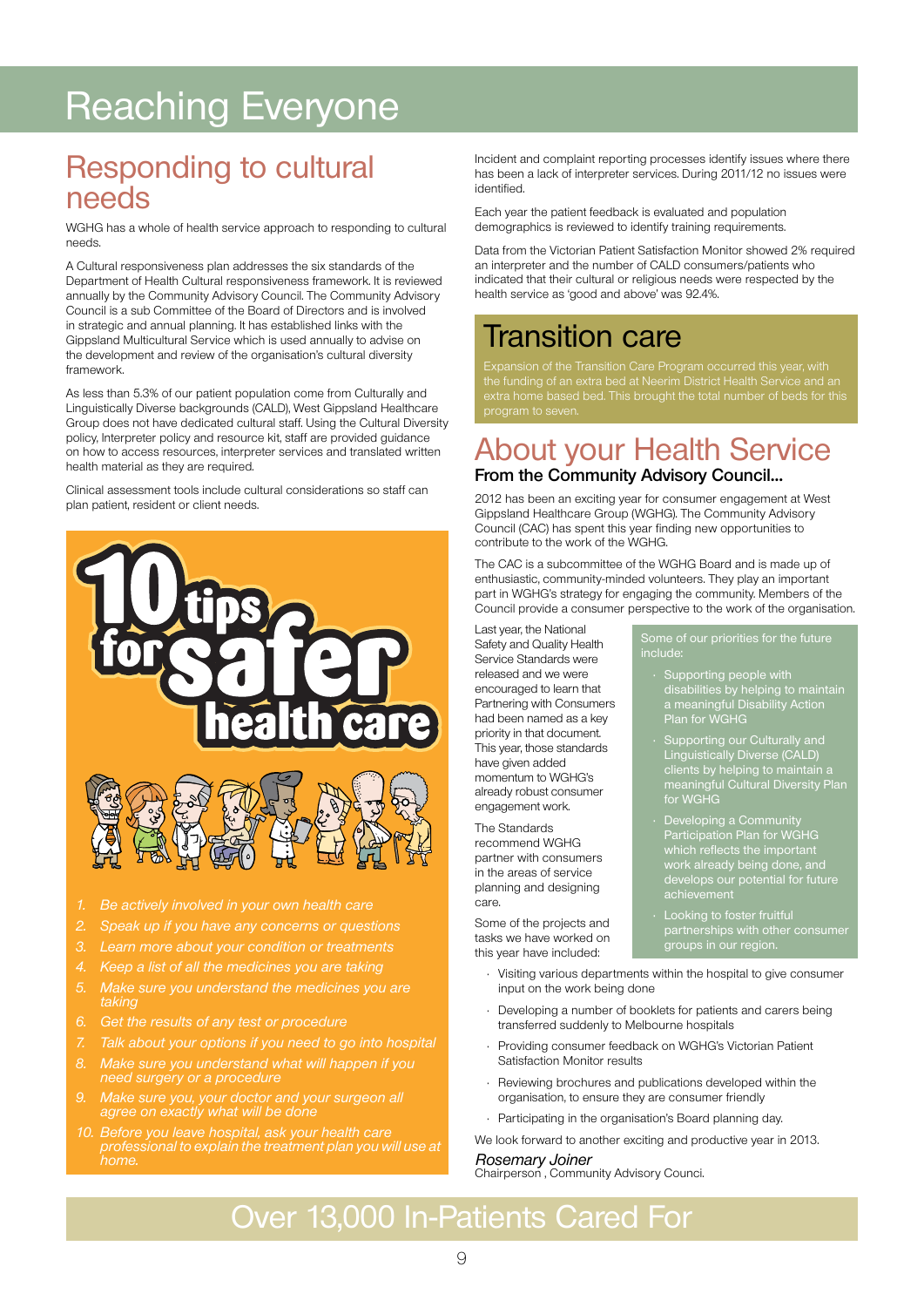# Getting You Involved

## You and your care

WGHG is committed to working in partnership with consumers at many different levels. Part of this commitment involves implementing various strategies to meet the consumer participation indicators required by the Department of Health as part of the "Doing it with us not for us policy." For 2011-12 WGHG has achieved 100% of the objectives set out under under the five required standards.

**Standard 1** Demonstrating commitment - 8 of 8 objectives met.

#### WGHG:

- Has a community participation policy is in place and this year has been revised to align with the Departments consumer participation framework
- Contributes to the implementation and monitoring of the local primary care partnership strategic plans.
- Has a variety of approaches to record and monitor consumer participation.
- Has a cultural responsiveness plan that meets the six requirements.
- Has an improving care for Aboriginal and Torres Strait Islander
- patients program meeting the 4 key result areas.
- Has a disability action plan.
- Has processes in place to consult and involve consumers.
- Works with staff to build the capacity of staff to support consumer participation at multiple levels.

**Standard 2** Consumers and, where appropriate, carers are involved in informed decision-making about their treatment, care and wellbeing –All targets exceeded.

- Victorian patient satisfaction score for consumer participation index. WGHG… 83.2% vs target 75%. State average 80% ( Wave 21)
- The number of women who said they thought they were given an active say in making decisions about what happened during their labour and/or birth. WGHG 90% vs target 90% (Wave 21)

#### **Standard 3** Evidence-based, information provided to people is helpful.

- 85% of patients responding to the Victorian Patient Satisfaction Monitor rated the question on the quality of written information on how to manage your condition and recovery at home, as being 'good' to 'excellent'. (Target 75%)
- 100% of written information produced by WGHG is tested to meet at least 30 of the 40 items on the Checklist for Assessing Written Consumer information. Target 85%

Being involved and understanding your care is important. The more you understand what is happening to you the better you are able to cope with your treatment.

Good communication is the key to involving people in their care. We encourage everyone to discuss their care with the team looking after them. For patients with complex needs we assist this process by arranging more formal meetings with family members and the health care team.

**Standard 4** Consumers, carers and community members are active participants in the planning, improvement, and evaluation of services and programs.

- WGHG meets 6/6 of the dimensions required (100%) vs target of 75%.
- A Consumer Advisory Council meets monthly and provides a forum to regularly seek consumer input in relation to people's experiences, service delivery and strategic planning.

#### The Council:

- **Reviews consumer related policies**
- Provides commentary and advice on written patient information
- Reviews the results of the Victorian Patient Satisfaction Monitor
- Provides advice on improving the organisations web site
- Assists in monitoring the progress on the Cultural Diversity Plan
- Participates in organisational planning days
- Provides a link to the Aboriginal community
- Participates in the Ethics Committee
- Advises on a variety of quality activities such as consumer surveys and projects.

This year the Council has begun working directly with clinical department managers to identify ways the CAC can assist managers to improve service delivery from a consumer perspective.

#### **Standard 5** The organisation actively builds the capacity of consumers, carers and community members to participate fully and effectively.

Members of the Consumer Advisory Council are developing an orientation program for new members. Members are provided the opportunity to attend Health Issue Centre workshops and conferences and the organisation is a member of the Health Issue Centre which provides a large range of resources for our Community Advisory Council.

A consumer participation kit provides a guideline to assist staff in consumer participation.



## We Value Performance Improvement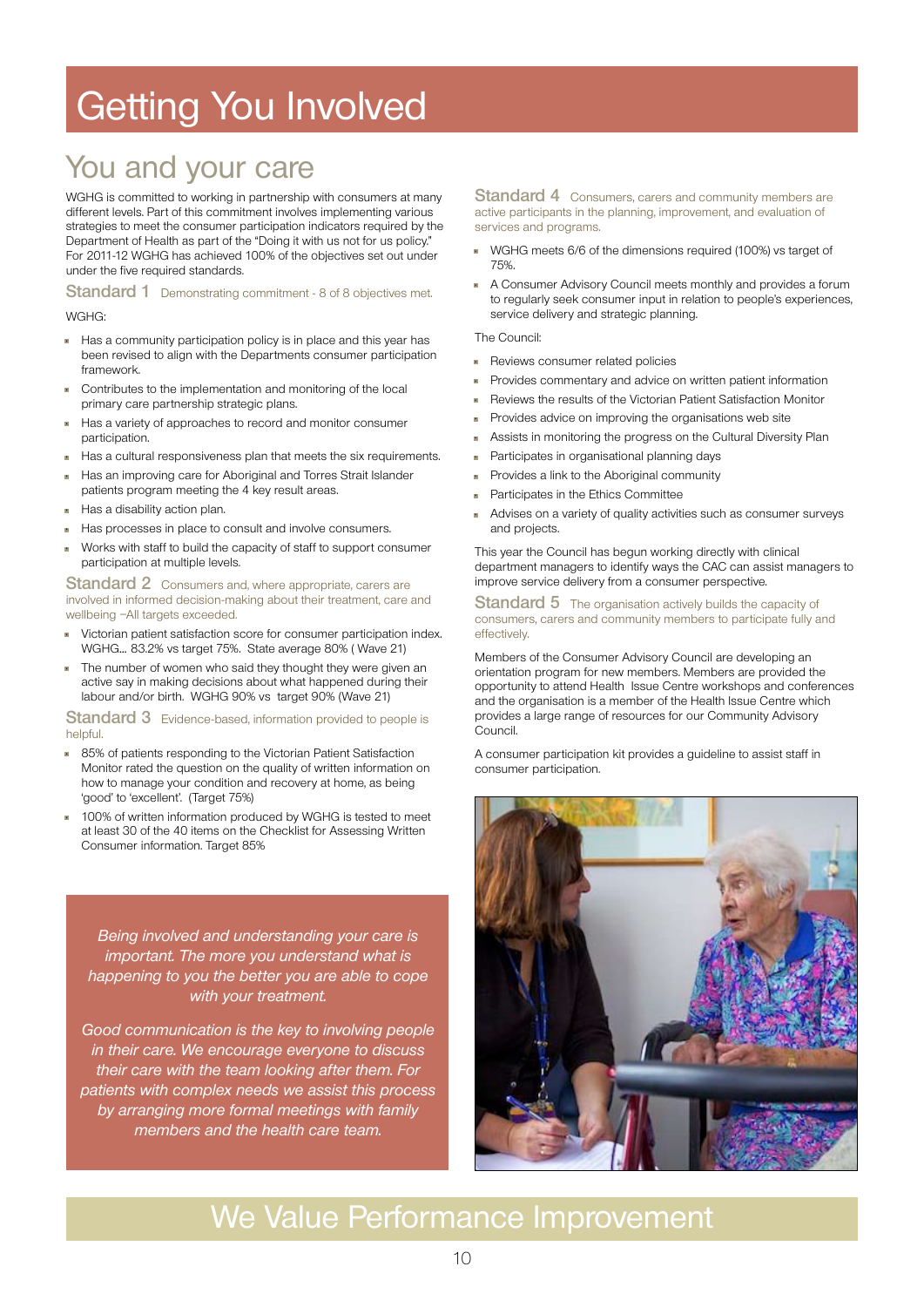# Accreditation update

WGHG has continued to evidence embedded and robust quality and safety systems resulting in full accreditation status.

Accreditation processes are in place to ensure that healthcare organisations meet industry standards and continually improve their systems and processes.

WGHG undergoes several mandatory accreditation processes which are conducted at regular intervals from one to two years depending on the type of survey.

This year:

- The Hospital and Community Services underwent a full accreditation survey by the Australian Council on Healthcare Standards ( ACHS)
- Andrews House and Cooinda Lodge Aged Care Services completed full accreditation survey by the Aged Care Standards Agency
- WGHG was reaccredited under the Baby Friendly Hospital Initiative.

#### Current accreditation ratings:

- Full Aged Care accreditation rating with full compliance to all 44 criteria for Andrews House and Cooinda Lodge
- Full accreditation for our hospital and community services under EQuIP 5
- 20/20 accreditation score for our Home and Community Care (HACC) services
- Full accreditation with International Standards Organisation AS:NZS ISO 9001:2008 for the Warragul Linen Service
- **Community services registration under the Children,** Youth and Families Act, 2005
- Full food safety certification
- Baby Friendly Hospital Initiative Accreditation



Two of the Isolette incubators in the Low Level II Special Care Nursery.

The accreditation requirements are regularly reviewed by the accreditation bodies to ensure safety and quality standards continue to rise. This year the Hospital and Community Services were accredited under the revised EQuIP 5 requirements.

Highlights include the following:

- The highest possible rating being received Outstanding Achievement rating for quality improvement processes
- Eight Extensive Achievement ratings which can only be awarded where there was evidence of innovation, processes had been benchmarked and improvements instituted over time or there was research of a publishable standard.

At the same time the accrediting body, ACHS, reviewed WGHG against the new National Standards which will be a mandatory requirement in 2013. This review provided WGHG with a gap analysis to assist with planning to meet the new National Standards.



### Over 76,000 Outpatients and Community Occasions of Service